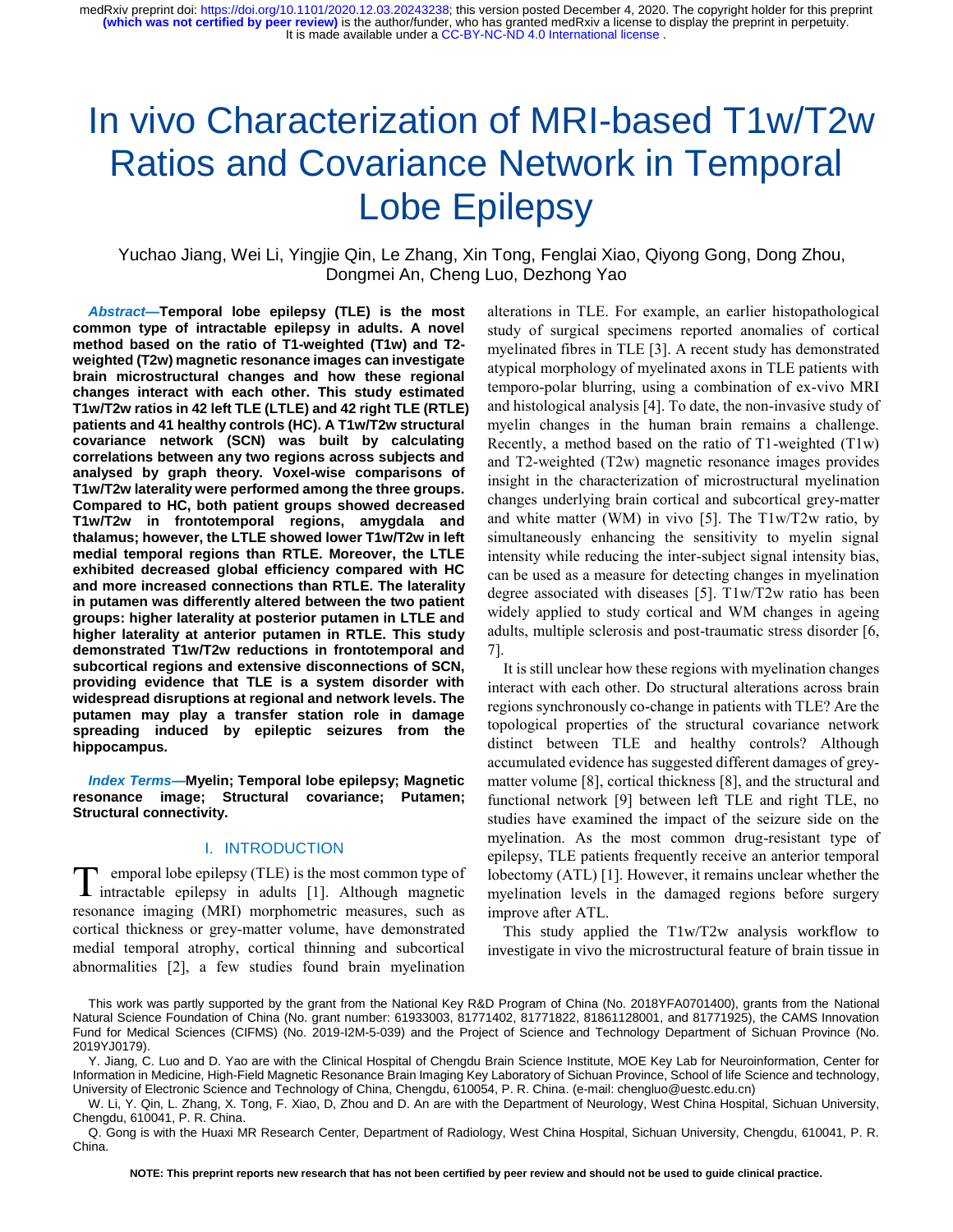a cohort of patients with left TLE, right TLE and healthy controls. Subsequently, we employed region of interest (ROI) analysis for the ROI-wise estimation of T1w/T2w in cortical grey-matter, subcortical grey-matter and WM. Simultaneously, to evaluate the synchronous changes of T1w/T2w across ROIs, we built a structural covariance network by calculating the correlations between any two ROIs across subjects in each group. We compared differences in the connections and topological properties of the structural covariance network among the left TLE, right TLE and healthy controls. In addition, we estimated the laterality map of T1w/T2w for homotopic voxels, which can achieve a voxel-wise comparison of T1w/T2w laterality among the left TLE, right TLE and healthy subjects. Finally, we investigated the longitudinal changes of T1w/T2w using another longitudinal sample including post-ATL TLE patients.

## II. DATA

## *A. Participants*

This study included forty-two left TLE patients (LTLE group: 15 females, Age=25.29±7.96), 42 right TLE (RTLE group: 18 females, Age=26.96±8.33) and 41 healthy controls (HC group, 25 females, Age=29.37±10.63). All subjects were recruited from the West China Hospital and scanned by the MRI. All patients were diagnosed with unilateral TLE according to the International League Against Epilepsy (ILAE) [10]. A combination of ictal semiology, interictal and ictal EEG findings, MRI and PET/CT if applicable, was used to localize the seizure focus. All participants were right handedness. There was no significant difference in the subject age or gender among the three groups (P>0.05) (**Table 1**).

| Table 1. Demographic and clinical variables. |
|----------------------------------------------|
|----------------------------------------------|

|                                                           | <b>LTLE</b>      | <b>RTLE</b>      | HС                |
|-----------------------------------------------------------|------------------|------------------|-------------------|
| Number                                                    | 42               | 42               | 41                |
| Gender (female)                                           | 15               | 18               | 25                |
| Age (years)                                               | $25.29 \pm 7.96$ | $26.96 + 8.33$   | $29.37 \pm 10.63$ |
| duration (years)                                          | $11.61 \pm 8.45$ | $11.22 \pm 8.69$ |                   |
| Handedness<br>(right)                                     | 42               | 42               | 41                |
| Seizure type<br>(FS/FS, sGTCS)                            | 16/26            | 16/26            |                   |
| Seizure<br>frequency<br>(daily/weekly/mo<br>nthly/yearly) | 5/20/16/1        | 5/15/18/4        |                   |
| History of<br>febrile<br>convulsions (yes)                | 17               | 20               |                   |
| <b>MRI</b> finding<br>(MTS/negative)                      | 29/13            | 40/2             |                   |
| Number of<br>current AEDs<br>(0/1/2/3/4)                  | 2/11/17/11/<br>1 | 1/17/17/5/2      |                   |

Abbreviations: RTLE, Right TLE; LTLE, Left TLE; HC, Healthy Controls; FS, Focal Seizures; sGTCS, secondary Generalized Tonic– Clonic Seizures; MTS, Mesial Temporal Sclerosis; AEDs, Antiepileptic drugs.

## *B. Image acquisition*

High-resolution T1-weighted images were acquired using spoiled gradient recalled sequence on a 3 T MRI system (Tim Trio; Siemens, Erlangen, Germany) with an eight-channel head coil at West China Hospital. The main parameters included: repetition time  $(TR) = 1900$  ms; echo time  $(TE) = 2.26$  ms; flip angle (FA) =  $9^{\circ}$ , field of view (FOV) =  $256 \times 256$  mm<sup>2</sup>; voxel  $size = 1.0 \times 1.0 \times 1.0$  mm<sup>3</sup>, 176 slices. T2-weighted images were acquired using a turbo spin echo (TSE) sequence (TR: 6100 ms; TE: 97 ms; FA:  $120^{\circ}$ ; FOV: 230 mm; voxel size =  $0.6 \times 0.6 \times 3.9$ mm<sup>3</sup>; 35 slices). This study was approved by the local ethics committee and informed consent was obtained from all subjects. Ten of the 84 patients have been previously reported in our prior article which explored the dynamic changes of white matter microstructure measured by diffusion tensor imaging in mesial temporal lobe epilepsy patients following anterior temporal lobectomy [11]. Different than the previous research, the current study investigated abnormalities of myelin in temporal lobe epilepsy by using T1- and T2-weighted MRI data.

#### III. DATA PROCESSING

A flowchart is provided in **Fig. 1**.



**Fig. 1.** The flowchart of data processing. First, the T1w and T2w images were pre-processed by the bias correction, intensity calibration and normalization using the MR Tool-Multimodal Mapping (http://www.bindgroup.eu/wp-content/uploads/2017/02/mrtoolv1.3.1.zip) implemented in SPM12 (http://www.fil.ion.ucl.ac.uk/spm/software/spm12/) to obtain the T1w/T2w map. Second, the averaged T1w/T2w value was extracted from each ROI of JHU ICBM-DTI-81 white-matter atlas and the Harvard-Oxford grey-matter atlas. Third, the T1w/T2w structural covariance network (SCN) was built according to the strategy of the structural covariance network. The connection of the SCN was defined as the Pearson's correlation coefficient across subjects between each pair of ROIs. Hence, the interregional correlation matrix (NxN, N=160) was obtained to represent the similarity or synchronized co-variations in T1w/T2w. Next, we used graph theory to characterize the SCN attributes. Finally, the laterality analysis was performed by first co-registering the T1w/T2w map into a symmetric template. Subsequently, we calculated the laterality index (LI) for each homotopic voxel and thus obtained a laterality map for each subject.

## *A. T1w/T2w mapping*

T1w and T2w images were pre-processed and combined, using a dedicated workflow outlined in previous studies [12]. This process included bias correction and intensity calibration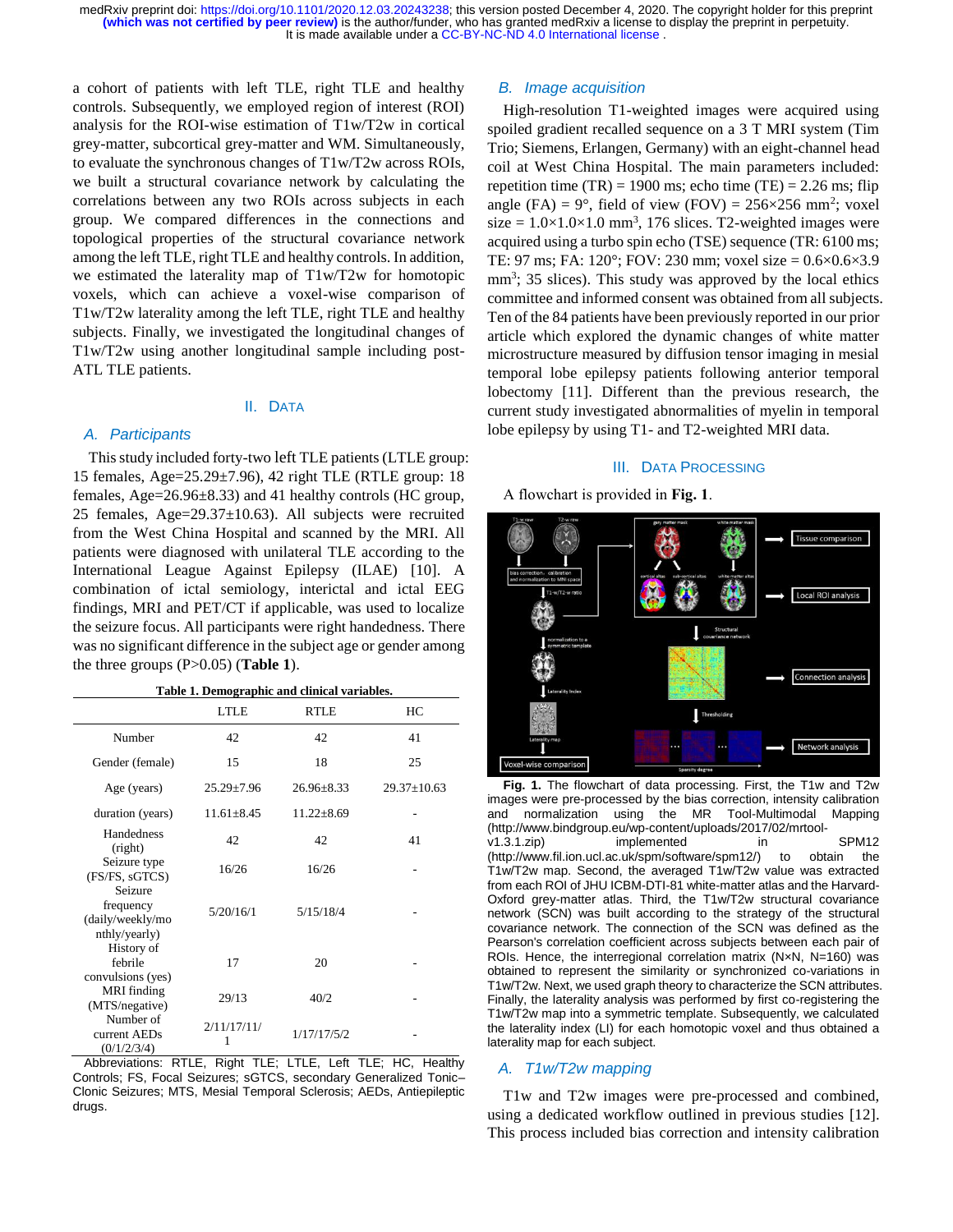on each of the T1w and T2 images and subsequent calculation of the ratio between the two images. In detail, each subject's T2w image was co-registered to the T1w images using a rigidbody transformation. Second, bias correction was conducted on the T1w and T2w images separately. After correction for intensity non-uniformity, the T1w and T2w images were processed to standardize their intensity using a linear scaling procedure [12]. Subsequently, the ratio was calculated to obtain the T1w/T2w image. Finally, the T1w/T2w image was normalized to the Montreal Neurological Institute (MNI) space. The entire T1w/T2w image processing was performed using the MR Tool-Multimodal Mapping (Release 1.3.1, http://www.bindgroup.eu/wp-content/uploads/2017/02/mrtoolv1.3.1.zip), a MATLAB-based toolkit requiring SPM version 12 [\(http://www.fil.ion.ucl.ac.uk/spm/software/spm12/\)](http://www.fil.ion.ucl.ac.uk/spm/software/spm12/).

# *B. Tissue and ROI analysis*

The grey-matter (GM) and WM masks were defined based on the tissue probability map provided in SPM12 (threshold=50%). The average T1w/T2w intensity within GM and WM masks was calculated. To gain further insight to the precise regions, the WM component was refined into 48 ROIs (21 bundles in each hemisphere and 6 commissure bundles) using the JHU ICBM-DTI-81 WM atlas [13], and the GM cortical (96 ROIs) and subcortical (16 ROIs) components were refined based on the Harvard-Oxford GM atlas [14]. The average T1w/T2w intensity value was extracted from each ROI. ANCOVA was performed to examine the group difference among the LTLE, RTLE and HC, with age and gender as the covariates. The P value  $< 0.05/160$  was considered significant for the multiple comparison correction (Bonferroni correction). In addition, the post hoc tests were performed for the comparisons between any two groups.

#### *C. T1w/T2w structural covariance network analysis*

The T1w/T2w structural covariance network (SCN) was built as described in the previous study by Melie-Garcia [15]. Based on JHU ICBM-DTI-81 WM atlas and the Harvard-Oxford GM atlas, the entire brain was parcellated into 48 WM ROIs and 112 GM ROIs. The T1w/T2w data matrix was M  $\times$ N, where M is the number of subjects and N represents the ROI number ( $N=160$  in the current study). A linear regression was conducted on the T1w/T2w data matrix to remove the effects of gender, age and  $age<sup>2</sup>$  [15]. The connection of the SCN was defined as the Pearson's correlation coefficient across subjects between each pair of ROIs. Hence, the interregional correlation matrix ( $N \times N$ ,  $N=160$ ) was obtained to represent the similarity or synchronized co-variations in T1w/T2w. To avoid the influence of the weak correlations, one sample t test was performed to determine the significant correlation (P<0.05, FWE correction). To compare the group differences in the connection strength, a permutation test was performed [16]. In brief, we randomly assigned the group labels across subjects and re-generated the SCN, which was repeated 100,000 times. We computed the difference of each connection between the two random groups and generated a distribution of the null hypothesis of equality in connection strength between groups.

Based on the location of the real group difference of connection strength within the distribution of the null hypothesis, a p value was calculated for each connection.

Next, we used graph theory to characterize the SCN attributes. The sparse binary graphs were created using a range of sparsity degrees that varied from 0.1 to 0.4 with a step of 0.02 [15]. Subsequently, the network attributes, including clustering coefficient, characteristic path length, and global and local efficiency, were computed for the LTLE, RTLE and HC groups for each sparsity threshold. The formula and interpretations of graph measures can be found in prior research [17]. Finally, we calculated the area under the curve (AUC) for each network metric. The AUC metric can provide an integrated scalar for brain network topological characterization independent of a single threshold selection [18]. Statistical significance of the group differences was assessed using the permutation test, with a P-value  $< 0.05$  [16]. In detail, group labels were randomly assigned across all subjects and the SCN attributes of each group was recalculated 10,000 times. The permutation processing allows for non-parametric estimation of the null distribution for the difference between any two groups.

#### *D. Laterality analysis*

Due to the differences of geometric configuration between cerebral hemispheres, each subject's T1w/T2w images were nonlinearly registered into a symmetrical template [19]. Referring to previous studies [19], we created the symmetrical template using the following steps. First, all subjects' normalized T1w/T2w images were averaged to obtain a group mean template. Then, the mean group template was left-to-right flipped and re-averaged to create a symmetrical template [19]. In the symmetrical brain space, we calculated the laterality index (LI) for each homotopic voxel [20], that is:

$$
LI_{LR} = \frac{Intensity_{left} - Intensity_{right}}{Intensity_{left} + Intensity_{right}}
$$
(1)

where Intensityleft represents the left T1w/T2w intensity and Intensity<sub>right</sub> represents the right T1w/T2w intensity for each homotopic voxel.

By the LI calculation of each homotopic voxel, we obtained a laterality map for each subject. Voxel-wise ANCOVA was performed on the laterality maps to compare the differences among the LTLE, RTLE and HC, after controlling for the effects of gender and age. Multiple comparisons correction was performed using cluster-wise FDR correction (corrected P<0.05) [21].

## IV. RESULTS

#### *A. Tissue and ROI analysis*

Consistent with a previous study [22], tissue comparison confirmed that WM had higher T1w/T2w intensity than GM (**Fig. 2A**). In addition, we found T1w/T2w reductions in TLE for GM and WM, compared to controls (**Fig. 2A**).

We then focused our investigation on specific brain regions within the WM and GM including sub-cortical and cortical regions. GM sub-cortical ROI comparisons showed that,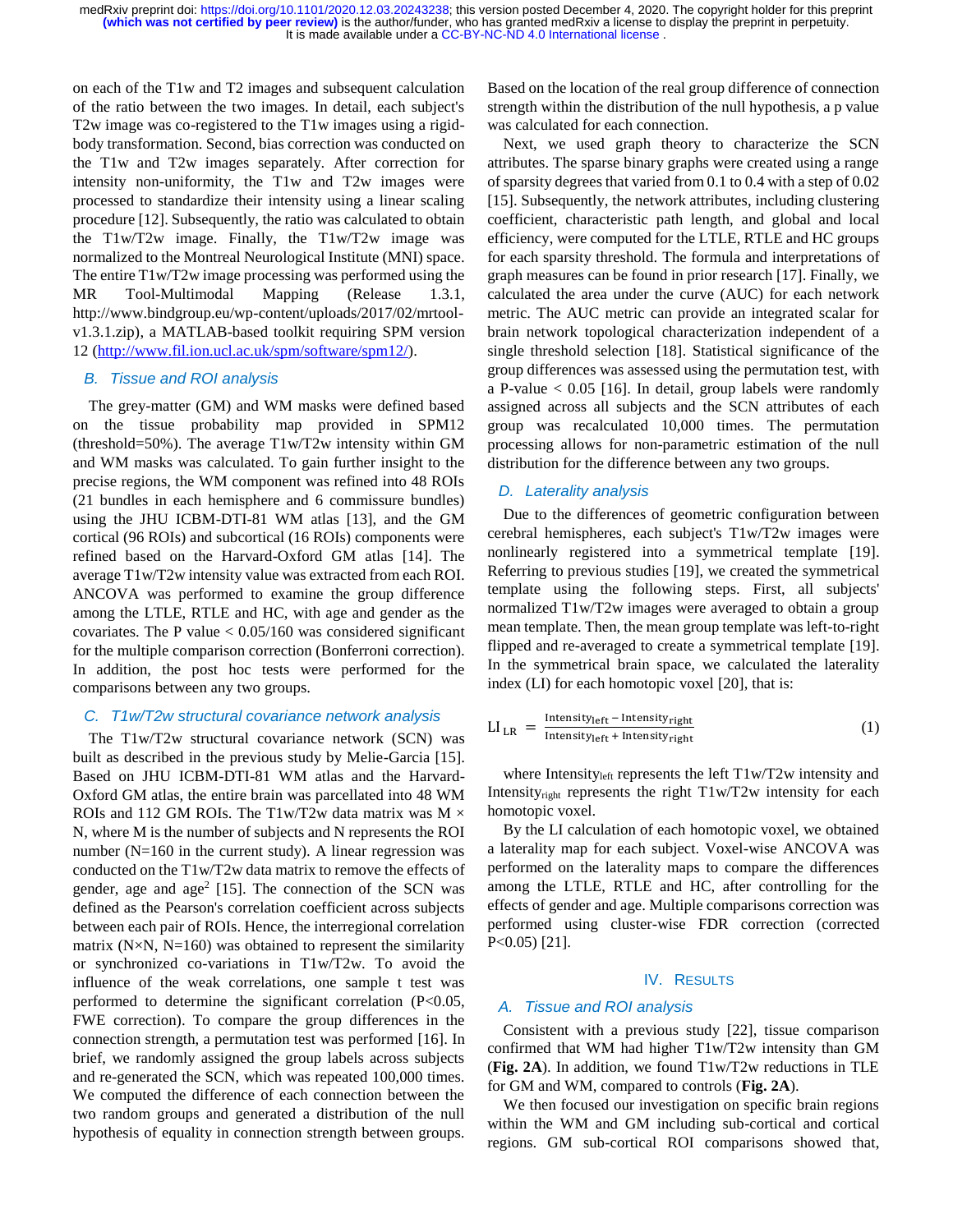compared with HC, both LTLE and RTLE groups had decreased T1w/T2w intensity in the left amygdala, left thalamus and bilateral hippocampus (**Fig. S1, Table S1**), with more severe reduction in the ipsilateral hippocampus (Fig. 2B and Fig. 2C) in each patient group. WM ROI analysis indicated lower T1w/T2w in bilateral cingulum adjoining the hippocampus (CGH) and fornix body (FIX) in both TLE groups (**Fig. S2, Table S2**). In left CGH, the LTLE exhibited reduced T1w/T2w intensity compared to the RTLE (**Fig. 2D**). Cortical ROI analysis found that compared with HC, both TLE groups had lower T1w/T2w in the temporal lobes (bilateral temporal pole [TP], left anterior superior temporal gyrus [ASTG], right posterior temporal fusiform cortex [PTFC], left posterior middle temporal gyrus [PMTG], left anterior inferior temporal gyrus [AITG], left posterior parahippocampal gyrus [PPHIP]), frontal lobes (left pars triangularis of inferior frontal gyrus [TriIFG], bilateral middle frontal gyrus [MFG], left subcallosal cortex [SCC], and left frontal pole [FP]), occipital lobes (left superior lateral occipital cortex [SLOC] and right occipital pole [OP]), parietal (left anterior supramarginal gyrus [ASMG]) and insular lobes (right insula [INS]) (**Fig. S3, Table S3**). Additionally, the LTLE showed more severe decreases in the left temporal pole (TP) (**Fig. 2E**), left SCC (**Fig. 2F**) and left PPHIP (**Fig. 2G**), compared with RTLE.



**Fig. 2.** Differences of T1w/T2w intensity among the left TLE, right TLE and HC in (A) GM and WM masks, (B) left HIP, (C) right HIP, (D) left CGH, (E) left TP, (F) left SCC and (G) left PPHIP. The P<0.05/160 was considered significant for the multiple comparisons correction (Bonferroni correction). The error bars represent standard deviations. TLE, temporal lobe epilepsy; HC, healthy controls; GM, grey matter; WM, white matter; HIP, hippocampus; CGH, cingulum adjoining the hippocampus; TP, temporal pole; SCC, subcallosal cortex; PPHIP, posterior parahippocampal gyrus. \* represents P<0.05, Bonferroni correction.

## *B. SCN analysis*

The edges of the SCN indicated significant correlations between T1w/T2w measures of specific ROIs across subjects. By comparing patients and healthy controls, the edges can be described as decreased connections (ROI-ROI correlation was significantly lower in patients compared with controls) and increased connections (ROI-ROI correlation was significantly higher in patients compared with controls) by the permutation test (**Fig. 3A**). In total, compared with HC, the LTLE group showed more changed connections than RTLE (59 vs. 35) (**Table 2**). Furthermore, there were more increased connections than decreased connections (29 vs. 19) in the LTLE group, while there were more decreased connections than increased connections (20 vs. 5) in the RTLE group (Table 2). In both LTLE and RTLE groups, there were more extensive changes in

the cortical ROI to cortical ROI connection pattern, compared with other connection patterns (Table 2), such as subcortical ROI to subcortical ROI connection or WM ROI to WM ROI connection. In addition, there were more increased cortical-tocortical connections in LTLE than RTLE (29 vs. 5), especially for the frontotemporal connectivity.

**Table 2. Decreased connections and increased connections of T1w/T2w structural covariance network in left TLE and right TLE.**

| Connection                                       | Decrease |             | Increase |      |
|--------------------------------------------------|----------|-------------|----------|------|
|                                                  | LTLE     | <b>RTLE</b> | LTLE     | RTLE |
| Cortical ROI to cortical ROI<br>connection       | 19       | 20          | 29       | 5    |
| Subcortical ROI to<br>Subcortical ROI connection |          |             | 3        |      |
| WM ROI to WM ROI<br>connection                   | 2        |             |          | 2    |
| Cortical ROI to subcortical<br>ROI connection    | 2        |             |          | っ    |
| Cortical ROI to WM ROI<br>connection             | 3        |             |          |      |
| Subcortical ROI to WM ROI                        | 0        |             | 2        |      |
| connection<br>Total                              | 25       | 24          | 34       |      |



**Fig. 3.** Changes of the T1w/T2w structural covariance network in left TLE and right TLE. (A) By comparing patients and healthy controls, the edges can be described as decreased connections (ROI-ROI correlation was significantly lower in patients compared with controls) and increased connections (ROI-ROI correlation was significantly higher in patients compared with controls). (B) Differences of attributes in the structural covariance network among the left TLE, right TLE and HC. The triangles represent significant differences between left TLE and HC (P<0.05). The circles represent significant differences between left TLE and right TLE (P<0.05). TLE, temporal lobe epilepsy; HC, healthy controls.

The permutation test revealed that compared with HC, only the LTLE group had higher characteristic path length and lower global efficiency for a range of sparsity threshold from 0.14 to 0.28 (All Ps<0.05) (**Fig. 3B**). Moreover, the comparisons between two patient groups showed higher characteristic path length and lower global efficiency in LTLE at the sparsity of 0.26 and 0.28 (P<0.05) (**Fig. 3B**). In addition, the AUC analysis showed that only the LTLE group exhibited a significant decrease  $(P<0.05)$  in the AUC of global efficiency and a marginally significant increase  $(P=0.050)$  in the AUC of characteristic path length, compared with HC (**Fig. 3B**). There was no significant difference among the healthy controls, LTLE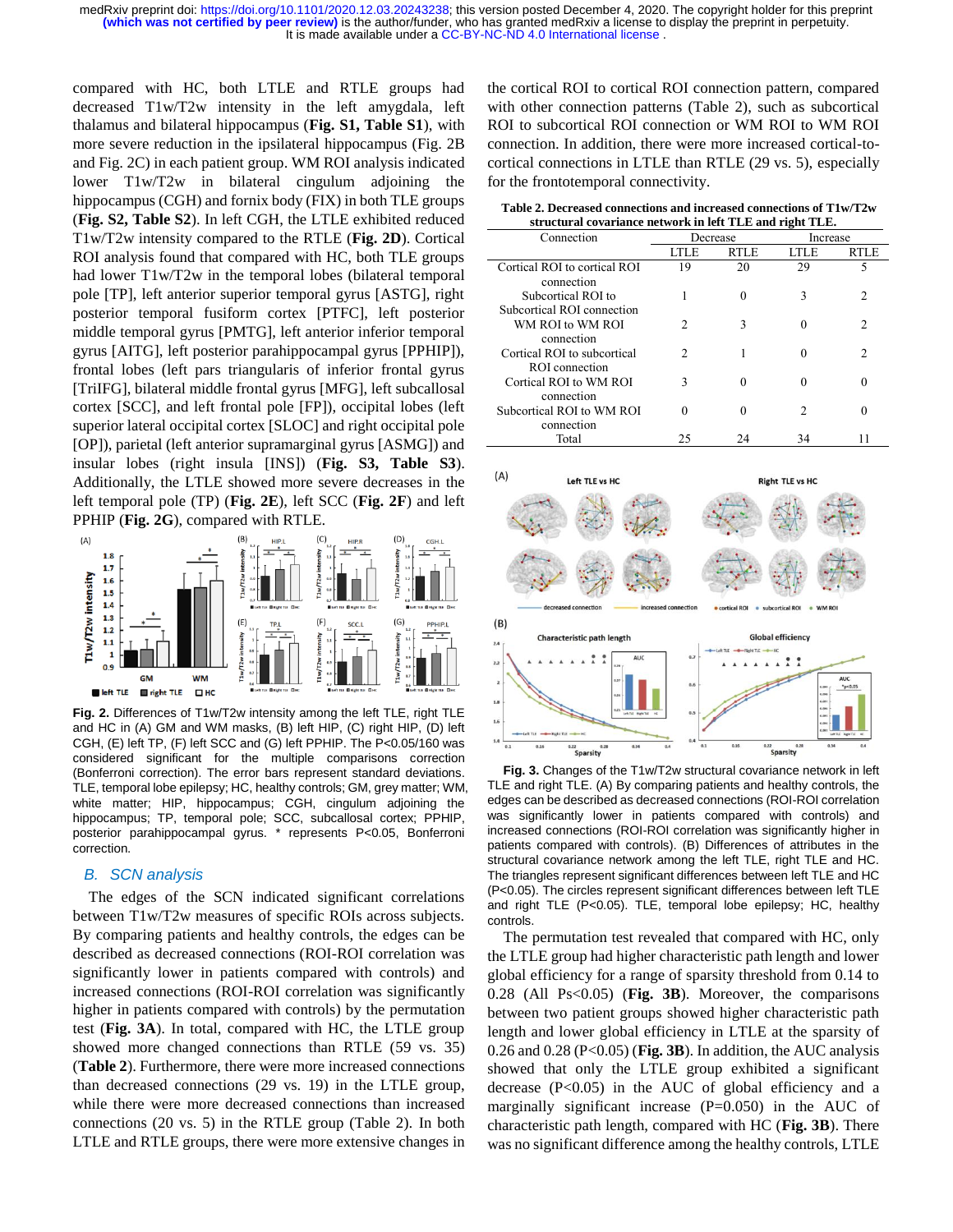and RTLE group, in terms of clustering coefficient and local efficiency (All  $Ps > 0.05$ ).

## *C. Laterality analysis*

The ANCOVA on the LI<sub>LR</sub> maps showed significant differences among the LTLE, RTLE and HC groups in anterior and posterior putamen, hippocampus and anterior temporal area (P<0.05, FDR correction) (**Fig. 4A**). The post hoc tests revealed that there was decreased  $LI_{LR}$  in LTLE and increased  $LI_{LR}$  in RTLE compared with HC (Ps<0.05*,* Bonferroni correction) (**Fig. 4B**). In detail, one-sample t-tests showed that the laterality of the anterior temporal area was significantly different from zero in all three groups (corrected Ps<0.05). The laterality of the hippocampus and posterior putamen existed in LTLE and RTLE (corrected Ps<0.05) but not in the HC. The laterality of the anterior putamen existed only in the RMTL (corrected P<0.05). Due to the  $LI_{LR}$  calculation (left-right), both LTLE and RTLE exhibited a consistent decrease of  $T1w/T2w$  LI<sub>LR</sub> at the ipsilateral hippocampus. Except for the hippocampus and anterior temporal area, both TLE groups showed a T1w/T2w LILR decrease at the contralateral putamen (all Ps<0.05) (**Fig. 4B**).



**Fig. 4.** Results of laterality analysis in TLE. (A) Brain regions with significant differences of LILR maps among the left TLE, right TLE and HC groups by ANCOVA (P<0.05, FDR correction). (B) Altered  $LI_{LR}$  in the hippocampus and putamen in left TLE and right TLE compared with HC by post hoc analysis. (C) A significant correlation between hippocampal  $LI_{LR}$  and anterior and posterior putamen's  $LI_{LR}$  in a cohort of all TLE patients but not in HC. TLE, temporal lobe epilepsy; HC, healthy controls; LI, laterality index. \* represents P<0.05, Bonferroni correction.

As there are structural connections between the hippocampus and putamen, we further investigated whether a damaging synchronization between the hippocampus and putamen exists. We found a significant Pearson's correlation between hippocampal  $LI_{LR}$  and anterior and posterior putamen  $LI_{LR}$  in a cohort of all TLE patients (anterior putamen: R=-0.380, P<0.001; anterior putamen:  $R = 0.313$ , P=0.004) but not in the HC (anterior putamen: R=0.112, P=0.499; anterior putamen: R=-0.039, P=0.814) (**Fig. 4C**).

In addition, we observed different alterations between putamen anterior and posterior regions in LTLE and RTLE. To better clarify the laterality changes in the putamen and perform a directed comparison between LTLE and RTLE, we redefined the laterality measure as the following equation:

$$
LI_{IC} = \frac{Intensity_{ips} - Intensity_{con}}{Intensity_{ips} + Intensity_{con}}
$$
 (2)

where Intensity<sub>ips</sub> represents the ipsilateral T1w/T2w intensity and Intensitycon represents the contralateral T1w/T2w intensity for anterior and posterior putamen. A high value of the  $LI_{IC}$  represented a high T1w/T2w intensity on the contralateral putamen. We identified a significant interaction effect (F=4.26, P<0.05) between the side of epileptic focus (left or right) and the  $LI_{IC}$  of the putamen anterior or posterior (**Fig. S4**) using the repeated measured ANOVA. Specifically, the LTLE showed a higher laterality at the posterior putamen, while the RTLE exhibited a higher laterality at the anterior putamen (**Fig. S4**).

To further investigate the ATL influence on the putamen, we focused on the following questions: Are there longitudinal changes in the  $LI_{IC}$  of putamen after ATL? If so, how does the T1w/T2w of bilateral putamen change? We measured the longitudinal changes in another longitudinal cohort of 14 refractory TLE patients who have both pre-ATL and post-ATL MRI data (see Supplementary **Table S4** for details). Paired ttests indicated increased  $LI<sub>IC</sub>$  in both anterior (T=3.20, P=0.007) and posterior putamen  $(T=8.47, P<0.001)$  in the TLE patients after ATL (**Fig. S5**). Subsequently, to further determine which putamen subregions T1w/T2w changes contribute to the increased  $LI_{IC}$ , we compared the longitudinal  $T1w/T2w$ intensity alterations between pre-ATL and post-ATL in ipsilateral and contralateral putamen subregions. We found increased T1w/T2w intensity only in the ipsilateral putamen after ATL (ipsilateral anterior putamen: T=2.91, P=0.012; ipsilateral posterior putamen: T=5.92, P<0.001) (**Fig. S6**).

## V. DISCUSSION

This study used the T1w/T2w ratio to measure in vivo the brain microstructural changes in a large cohort of TLE patients, which allowed separate baseline analysis of LTLE and RTLE. Another cohort of TLE patients undergoing ATL surgery enables a further validation study of longitudinal changes induced by the ATL. First, compared to the HC, both LTLE and RTLE groups showed decreased T1w/T2w in cortical areas (mainly in frontotemporal regions), subcortical regions (hippocampus, amygdala and thalamus) and WM (CGH and FIX). Moreover, LTLE presented with lower T1w/T2w in left medial temporal region, compared to RTLE. Second, the SCN analysis indicated that compared to HC, both LTLE and RTLE groups had extensive changes of cortex-cortex connections. However, LTLE presented with more increased connections than RTLE. In addition, only the LTLE group exhibited a significant decrease in the global efficiency of SCN compared with HC. Third, the two TLE groups showed altered laterality of T1w/T2w in the hippocampus and putamen. Moreover, the T1w/T2w at the two regions exhibited a negative correlation in the patient cohort. Additionally, we found that the LTLE showed a higher laterality at the posterior putamen, where the RTLE exhibited a higher laterality at the anterior putamen. Lastly, we found increased T1w/T2w only in the ipsilateral putamen following the ATL.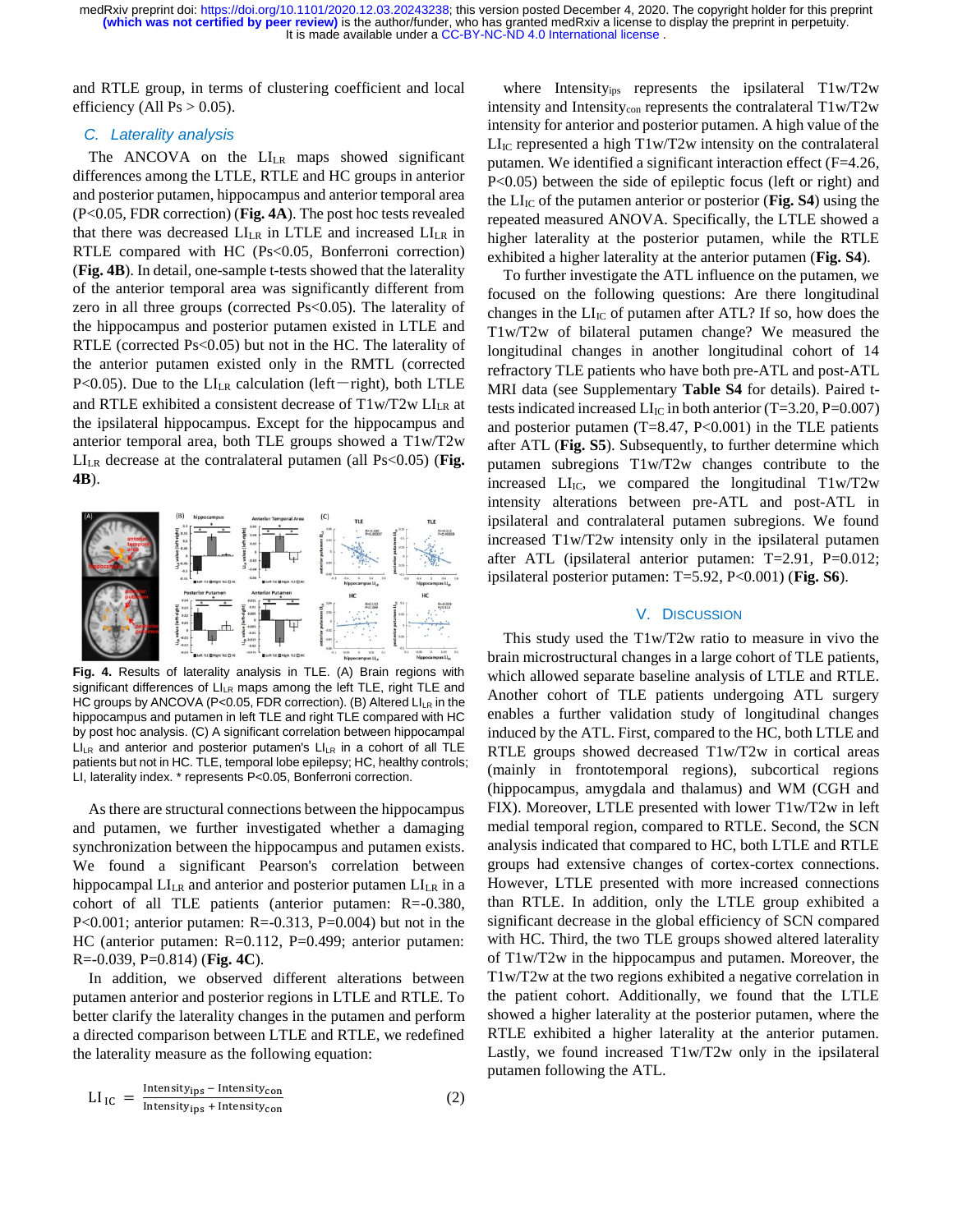## *A. T1w/T2w intensity decreases in cortical, subcortical regions and WM in TLE*

Across the two groups of TLE and HC, the comparisons using WM and GM as ROIs suggested a global reduction of T1w/T2w intensity in TLE. This result is consistent with current studies suggesting that TLE is a system-level disorder, with both GM and WM disruptions as the foundation for the clinical outcome of the pathology [23]. Regarding structural impairments in GM cortices, we found prominent alterations in TLE patients to be localized in the frontal and temporal lobes, which were consistent with previous studies revealing that abnormalities of frontal-temporal networks may be linked to cognitive impairments and pathological outcomes in TLE [24]. Regarding subcortical structures, we found T1w/T2w decreases in the hippocampus, amygdala and thalamus. The results were consistent with cumulative evidence indicating a key role of a thalamotemporal network in the pathologic alterations of TLE [25]. Regarding the WM results, the current study identified a reduction of T1w/T2w intensity in the WM tracts of CGH and FIX in the TLE patients. Several studies have also reported consistent WM aberrations in hippocampal WM pathways [26]. Previous studies using diffusion tensor imaging have observed widespread microstructural organizational changes, such as reduced fractional anisotropy (FA), which is possibly linked to myelination alterations [27]. Previous work has reported aberrant myelin content in children with epilepsy [28]. Moreover, a recent review also suggested a relationship between pathophysiology of epilepsy and myelin abnormalities [29]. The present findings provided brain microstructural changes of T1w/T2w ratios in TLE, using a combination of two MRI measures [12]. The observed changes in T1w/T2w used in this study could be due to changes in myelination of TLE patients, but it should be recognized that other microstructural changes may be responsible.

## *B. T1w/T2w structural covariance network is distinct in left and right TLE*

The structural covariance network method has been widely used to investigate the concurrent changes of brain structures (i.e., cortical thickness) in normal and pathological brain [30]. To characterize the concurrent changes in T1w/T2w across brain anatomical structures in vivo, this study built a SCN by calculating the synchronicity of the variations in T1w/T2w between anatomical regions. The T1w/T2w covariance network analysis pointed to more severe and more extensive changes in LTLE than RTLE. Such distinct network alterations agree with several structural studies of GM and WM [31, 32]. For example, morphological analysis on GM volume showed a stronger reduction in patients with left-sided seizure origin [33]. Investigations of FA in WM tracts identified more widespread deficits in LTLE [34]. Focke et al. also found that the WM tract of arcuate fasciculus was more affected in LTLE [35]. Wang and colleagues reported aberrant topological patterns of metabolic covariance networks in TLE [36]. In addition, Campos et al. indicated that LTLE had a more intricate bilateral bi-hemispheric dysfunction compared to RTLE using restingstate fMRI [9]. In total, our findings identified a distinct

pathological network of T1w/T2w, which exhibited more connectome alterations in LTLE than RTLE, supporting previous suggestions that LTLE is a more severe network disease than RTLE [31].

The topological properties of the structural covariance network were also altered in TLE. The "characteristic path length" was statistically higher in LTLE. The increased "characteristic path length" was accompanied by a decreased "global efficiency" in principle. According to the graphical theory, higher "characteristic path length" represents higher "wiring cost" for information communication within the network. Additionally, human brain studies also demonstrated that the interpretation is reasonable. For example, Melie-Garcia and colleagues reported an increasing characteristic path length in an old-age group compared to young-age subjects, suggesting that worse network efficiency is related to poor performances in older subjects [15]. The altered topological organization in TLE patients indicated worse network efficiency, suggesting insufficient information interactions in the brain. These findings provided further support for the hypothesis that abnormalities of brain network efficiency in LTLE may be more serious than in RTLE [37].

# *C. Laterality of T1w/T2w analysis: the putamen may play a crucial role in controlling epileptic seizures*

Asymmetry is used for pathological detection for several reasons. First, the degree of asymmetry is commonly reviewed by expert radiologists who visually inspect the neuroimaging data in search of pathology. Second, asymmetry measurement can reduce confounding factors from differences in diseases, scanner parameters and neuroimaging modalities, by using each subject as a control for itself. Third, previous studies have shown that asymmetric measures are more sensitive to pathological characterization than raw voxel values [38].

In TLE, previous studies have shown asymmetric atrophy in mesial temporal structures and asymmetric reduction of glucose metabolism in the temporal lobes [38]. A recent study found that TLE patients showed greater grey matter volume in contralateral hippocampus and subfields, indicating volumetric asymmetry in TLE [39]. Resting-state fMRI studies also reported decreased ipsilateral functional connectivity within the mesial temporal lobes in TLE [40]. Consistent with these findings, we observed asymmetric anomalies related to pathological changes in the hippocampus, using the ratio of T1w/T2w images. In addition, the current study found asymmetric alteration of T1w/T2w in the putamen in TLE. The putamen, as a subcortical region, is a principal anatomical component of the basal ganglia, which receives inputs from the cortical areas and sends information back to the cortex via the thalamus [41]. The basal ganglia shows intimate structural connections with the brain limbic system, especially the hippocampus [42]. Reduction of grey-matter volume has also been reported in the basal ganglia, including the putamen in TLE patients [43]. Additionally, aberrant functional connectivity in the basal ganglia and hippocampus has been noted previously in TLE [44]. Furthermore, we found that the T1w/T2w values of the putamen negatively correlated with that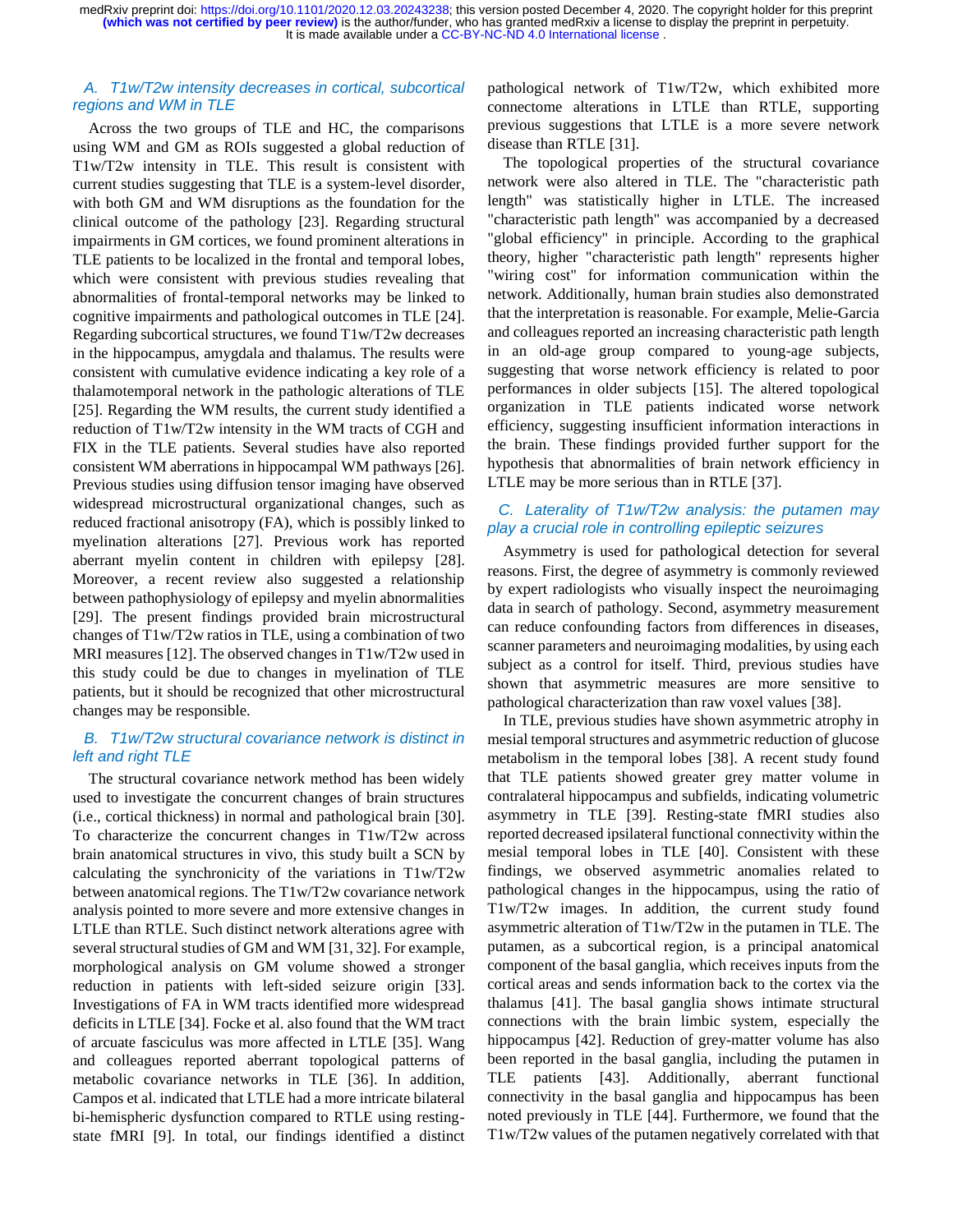of the hippocampus. According to the structural connection and functional association between the hippocampus and putamen, we hypothesized that the putamen may play a transfer station role in damage spreading induced by epileptic seizures from the hippocampus. The hypothesis was further supported by the finding that the T1w/T2w of the putamen increased after the ATL. These results are consistent with previous studies reporting that the basal ganglia plays an important role in control of the epileptic activity through the brain [45]. However, we found the myelination improvement only appeared in the ipsilateral putamen, which may suggest a lateralization effect of the putamen improvement induced by the ATL. These findings may guide the development of new intervention targets or treatment strategies that may modulate morphological reorganization in specific subcortical nuclei.

In addition, we found different patterns of T1w/T2w laterality in putamen subregions between LTLE and RTLE, revealed by a higher laterality at the posterior putamen in the LTLE, but a higher laterality at the anterior putamen in the RTLE. This finding provided evidence for identifiable differences of myelination damages in the putamen between LTLE and RTLE.

## *D. Limitations*

The current study had several limitations. First, the present study used the T1w/T2w ratio method to characterize the brain changes of myelination. It is necessary to investigate the reproducibility using other measures of myelination mapping, such as magnetization transfer ratio (MTR), although previous studies have demonstrated a high degree of correlation between MTR and T1w/T2w ratio [46]. Second, myelination largely contributes to the ratio of the T1w/T2w images; however, some factors, including inflammation, oedema, metabolism, [atrophy](http://dict.youdao.com/w/atrophy/#keyfrom=E2Ctranslation) or iron accumulation, may also contribute to the T1w/T2w signals [12]. The T1w/T2w ratio used in the current study is an estimate of T1w/T2w, not a fully quantitative measure of it (i.e., quantitative T1 and T2 relaxometry was not performed). Third, the cohorts of patients before and after ATL surgery enable a baseline comparison and a further investigation of longitudinal changes following surgery. Not all patients underwent the ATL surgery. In addition, the dynamic brain changes should be further investigated on data from multiple postoperative time points. Finally, disease duration and medication use may also affect the secondary changes in the T1/T2 ratio map. A larger sample size with greater statistical power is needed to further verify the significance of the group differences.

#### VI. CONCLUSION

This study demonstrated T1w/T2w reductions in the frontotemporal and thalamic regions and extensive disconnections of a T1w/T2w structural covariance network, providing evidence that TLE is a system disorder with widespread disruptions at regional and network levels. The T1w/T2w laterality of the putamen at baseline was altered and negatively related with the hippocampus in TLE. Furthermore, ATL surgery increased T1w/T2w values in the ipsilateral putamen. This finding suggested that the putamen may play a

transfer station role in damage spreading induced by epileptic seizures from the hippocampus. Last, we found identifiable differences of T1w/T2w changes between LTLE and RTLE, revealed by more increased connections and decreased global efficiency of a covariance network in LTLE.

#### **REFERENCES**

- [1] S. Wiebe, and N. Jette, "Pharmacoresistance and the role of surgery in difficult to treat epilepsy," *Nat Rev Neurol,* vol. 8, no. 12, pp. 669- 77, Dec, 2012.
- [2] L. Caciagli, A. Bernasconi, S. Wiebe *et al.*, "A meta-analysis on progressive atrophy in intractable temporal lobe epilepsy: Time is brain?," *Neurology,* vol. 89, no. 5, pp. 506-516, Aug 1, 2017.
- [3] M. Thom, J. L. Holton, C. D'Arrigo *et al.*, "Microdysgenesis with abnormal cortical myelinated fibres in temporal lobe epilepsy: a histopathological study with calbindin D-28-K immunohistochemistry," *Neuropathol Appl Neurobiol,* vol. 26, no. 3, pp. 251-7, Jun, 2000.
- [4] R. Garbelli, G. Milesi, V. Medici *et al.*, "Blurring in patients with temporal lobe epilepsy: clinical, high-field imaging and ultrastructural study," *Brain,* vol. 135, no. Pt 8, pp. 2337-49, Aug, 2012.
- [5] M. F. Glasser, and D. C. Van Essen, "Mapping human cortical areas in vivo based on myelin content as revealed by T1- and T2-weighted MRI," *J Neurosci,* vol. 31, no. 32, pp. 11597-616, Aug 10, 2011.
- [6] L. L. Chao, D. Tosun, S. H. Woodward *et al.*, "Preliminary Evidence of Increased Hippocampal Myelin Content in Veterans with Posttraumatic Stress Disorder," *Front Behav Neurosci,* vol. 9, pp. 333, 2015.
- [7] T. Granberg, Q. Fan, C. A. Treaba *et al.*, "In vivo characterization of cortical and white matter neuroaxonal pathology in early multiple sclerosis," *Brain,* vol. 140, no. 11, pp. 2912-2926, Nov 1, 2017.
- [8] M. Liu, B. C. Bernhardt, A. Bernasconi *et al.*, "Gray matter structural compromise is equally distributed in left and right temporal lobe epilepsy," *Hum Brain Mapp,* vol. 37, no. 2, pp. 515- 24, Feb, 2016.
- [9] B. M. de Campos, A. C. Coan, C. Lin Yasuda *et al.*, "Large-scale brain networks are distinctly affected in right and left mesial temporal lobe epilepsy," *Hum Brain Mapp,* vol. 37, no. 9, pp. 3137- 52, Sep, 2016.
- [10] R. S. Fisher, J. H. Cross, J. A. French *et al.*, "Operational classification of seizure types by the International League Against Epilepsy: Position Paper of the ILAE Commission for Classification and Terminology," *Epilepsia,* vol. 58, no. 4, pp. 522-530, Apr, 2017.
- [11] W. Li, D. An, X. Tong *et al.*, "Different patterns of white matter changes after successful surgery of mesial temporal lobe epilepsy," *Neuroimage Clin,* vol. 21, pp. 101631, 2019.
- [12] M. Ganzetti, N. Wenderoth, and D. Mantini, "Whole brain myelin mapping using T1- and T2-weighted MR imaging data," *Front Hum Neurosci,* vol. 8, pp. 671, 2014.
- [13] S. Mori, K. Oishi, H. Jiang *et al.*, "Stereotaxic white matter atlas based on diffusion tensor imaging in an ICBM template," *Neuroimage,* vol. 40, no. 2, pp. 570-582, Apr 1, 2008.
- [14] R. S. Desikan, F. Segonne, B. Fischl *et al.*, "An automated labeling system for subdividing the human cerebral cortex on MRI scans into gyral based regions of interest," *Neuroimage,* vol. 31, no. 3, pp. 968- 80, Jul 1, 2006.
- [15] L. Melie-Garcia, D. Slater, A. Ruef *et al.*, "Networks of myelin covariance," *Hum Brain Mapp,* vol. 39, no. 4, pp. 1532-1554, Apr, 2018.
- [16] L. Palaniyappan, B. Park, V. Balain *et al.*, "Abnormalities in structural covariance of cortical gyrification in schizophrenia," *Brain Struct Funct,* vol. 220, no. 4, pp. 2059-71, Jul, 2015.
- [17] M. Rubinov, and O. Sporns, "Complex network measures of brain connectivity: uses and interpretations," *Neuroimage,* vol. 52, no. 3, pp. 1059-69, Sep, 2010.
- [18] D. Lei, K. Li, L. Li *et al.*, "Disrupted Functional Brain Connectome in Patients with Posttraumatic Stress Disorder," *Radiology,* vol. 276, no. 3, pp. 818-27, Sep, 2015.
- [19] X. N. Zuo, C. Kelly, A. Di Martino *et al.*, "Growing together and growing apart: regional and sex differences in the lifespan